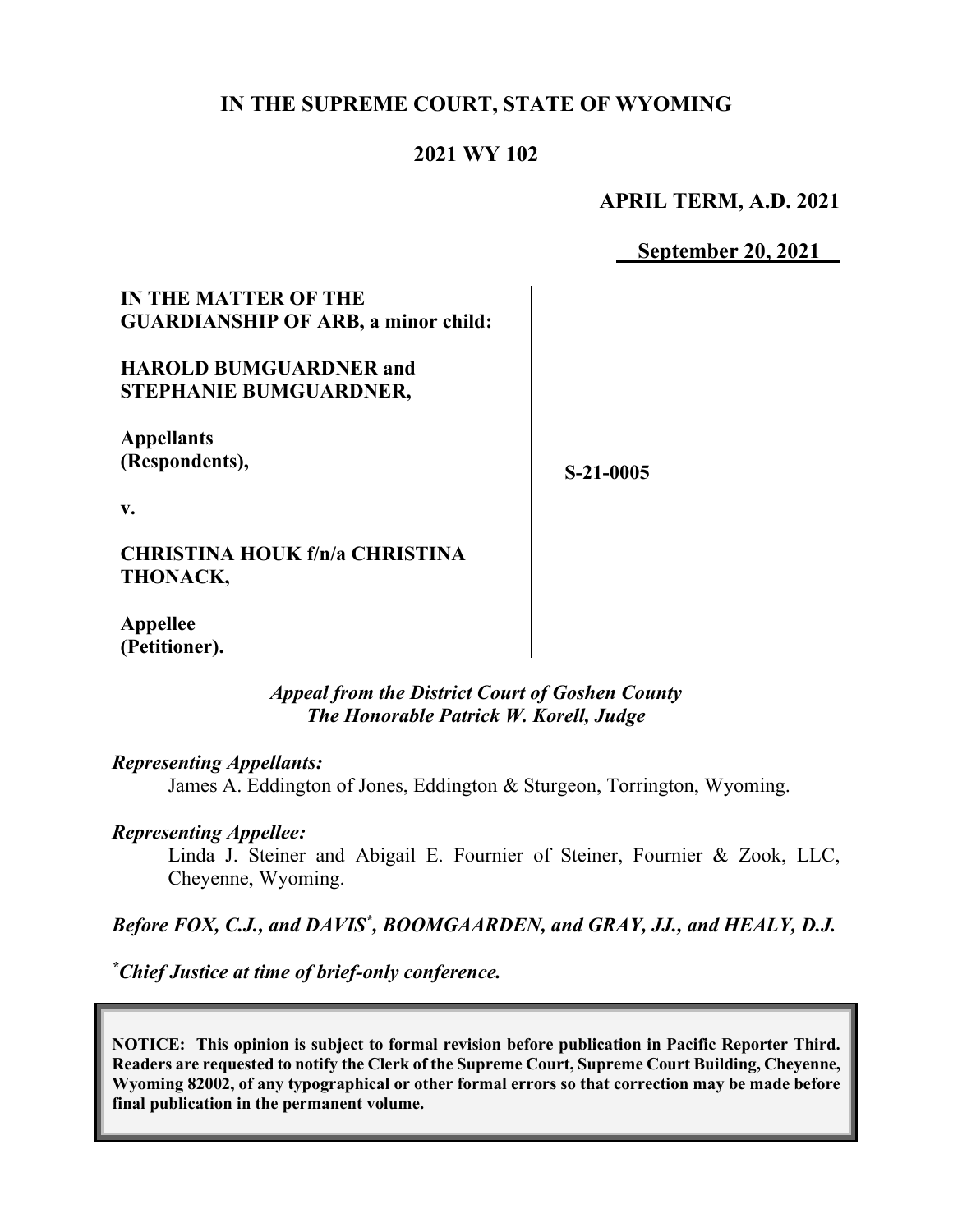#### **BOOMGAARDEN, Justice.**

[¶1] The district court appointed grandparents Harold and Stephanie Bumguardner as coguardians of the minor child (ARB) with his parents' consent. Over three years later Christina Houk (Mother) petitioned to terminate the guardianship, which the Bumguardners opposed.<sup>[1](#page-1-0)</sup> Following an evidentiary hearing, the court ordered the guardianship to terminate upon completion of a transition plan. On appeal the Bumguardners claim that exceptional circumstances warranted continuation of the guardianship. We affirm.

#### *ISSUE*

[¶2] Did the district court err when it determined that exceptional circumstances did not warrant continuation of the guardianship?<sup>[2](#page-1-1)</sup>

#### *FACTS*

[¶3] In June 2014, Mother, Father, and the Bumguardners petitioned the district court to appoint the Bumguardners as ARB's co-guardians. Their petition stated that the guardianship was in ARB's best interests and "necessary for school and medical purposes." Mother and Father each signed a consent approving the appointment. Later that month, the court granted the petition and appointed the Bumguardners as co-guardians.

[¶4] In October 2017, Mother petitioned the court to terminate the guardianship because it was no longer necessary—she had a stable home, had stable employment, and could care for ARB on her own; she was fit to parent; and it was in ARB's best interests to live with her. The Bumguardners opposed termination on two grounds: first, Mother was unfit to parent and, second, exceptional circumstances warranted continuation of the guardianship.

[¶5] The court held a two-day evidentiary hearing on February 28 and March 1, 2019, where the facts were largely undisputed. Over a year later, in April 2020, it issued a

<span id="page-1-1"></span><span id="page-1-0"></span><sup>&</sup>lt;sup>1</sup> ARB's natural father (Father) also opposed termination but he did not appeal.<br><sup>2</sup> Mother argues that the court erred when it imposed the transition plan but she did not cross appeal. Thus, we will not consider her argument, which seeks to change the judgment. *See, e.g.*, *Zupan v. Zupan*, 2016 WY 78,  $\P$  15, 377 P.3d 770, 776 (Wyo. 2016) ("The distinction between arguing in brief and crossappealing generally is that a cross-appeal is required to win a change in the judgment, while arguments to support the judgment can be made without a cross-appeal." (citation omitted)). Moreover, any issue concerning the transition plan may be moot. *See, e.g.*, *Powder River Basin Res. Council v. Wyoming Dep't of Env't Quality*, 2020 WY 127, ¶ 10, 473 P.3d 294, 297 (Wyo. 2020) ("A case is moot when the determination of an issue will have no practical effect on the existing controversy."). The transition plan extends through Summer 2021, when the Bumguardners are entitled to a two week visit with ARB. If the Bumguardners have already exercised summer visitation then there does not appear to be anything left for the parties to do before the guardianship terminates, and any decision about the transition plan would have no practical effect.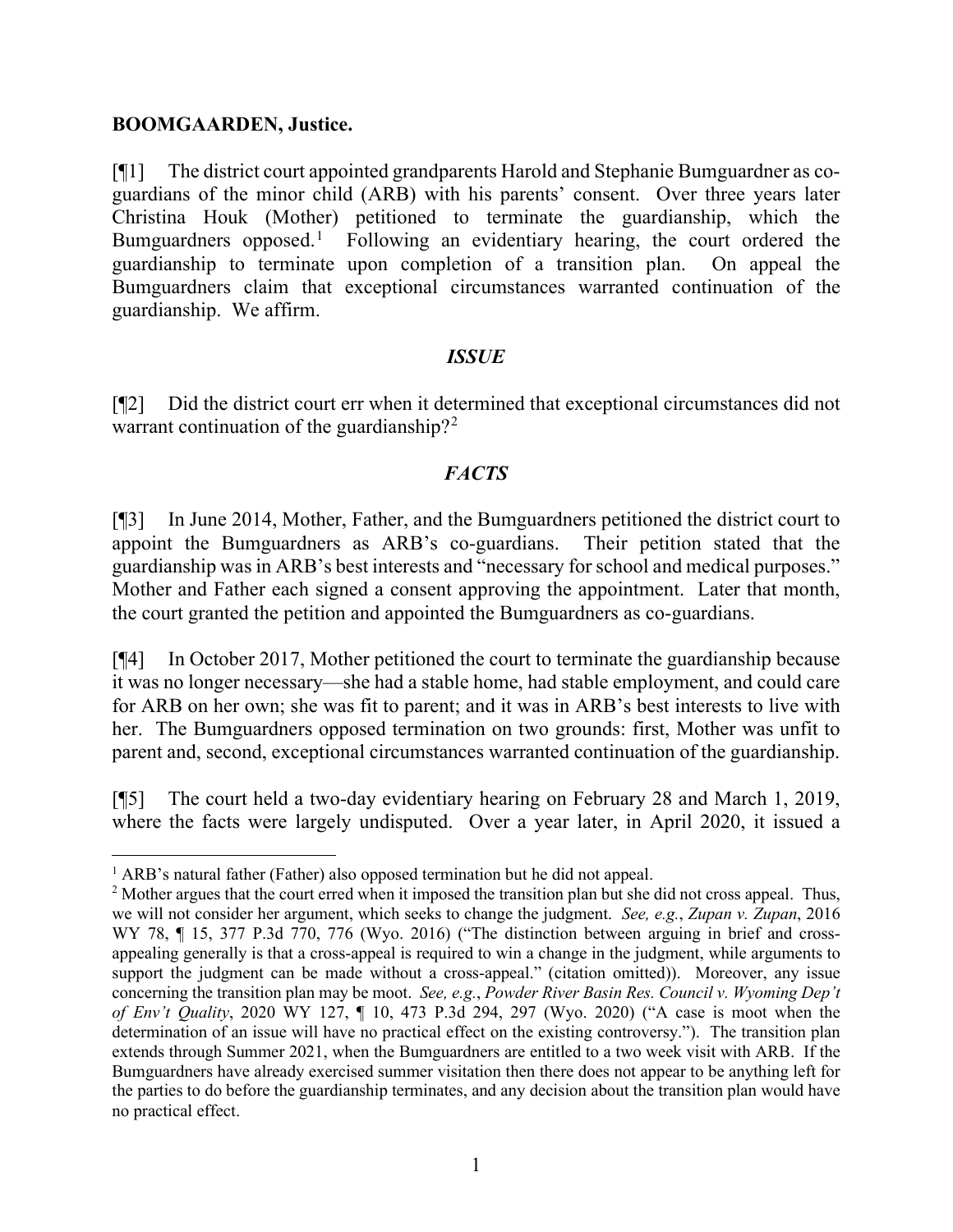decision letter terminating the guardianship effective upon completion of a transition plan. The transition plan extended from May 2020 through Summer 2021. It outlined how Mother, Father, and the Bumguardners would exercise visitation with ARB each month from May 2020 through May 2021, including on holidays and by phone. It also allowed the Bumguardners two weeks of visitation with ARB during Summer 2021. Finally, it addressed counseling, deviation from the plan, involvement of a guardian ad litem, and ARB's participation in various activities.

[¶6] Almost five months after issuing its decision letter, the court issued a corresponding order and the Bumguardners timely appealed.

## *DISCUSSION*

[¶7] The standard under which we review both establishment and termination of guardianships is well settled:

> We presume the district court's findings of fact are correct and will not set them aside unless they are inconsistent with the evidence, clearly erroneous or contrary to the great weight of the evidence. *KO v. LDH* (*In re MEO*), 2006 WY 87, ¶ 17, 138 P.3d 1145, 1150 (Wyo. 2006). We review a district court's conclusions of law *de novo. Id.*

*In re SRB-M*, 2009 WY 22, ¶ 8, 201 P.3d 1115, 1117 (Wyo. 2009) (termination); *In re Guardianship of JR*, 2016 WY 37, ¶ 7, 368 P.3d 910, 911 (Wyo. 2016) (establishment).

[¶8] "Guardianship matters are controlled and governed exclusively by statute." *MEO*, ¶ 18, 138 P.3d at 1150 (citation omitted). The governing statute in this case states that "[a] guardianship shall cease . . . [u]pon determination by the court that the . . . guardianship is no longer necessary[.]" Wyo. Stat. Ann.  $\S$  3-3-1101(a)(v) (LexisNexis 2021). We addressed the burden of proof under this statute in *SRB-M*, ¶¶ 10–24, 201 P.3d at 1118–21.

[¶9] If a parent who was never adjudicated to be unfit establishes that the guardianship is no longer necessary, the parental preference principle applies and the parent is presumed to be the child's guardian. *See id.* ¶¶ 23, 24, 201 P.3d at 1121. The burden then shifts to the nonparent to rebut the presumption by proving, by a preponderance of the evidence, that the parent is unfit. *See id.*[3](#page-2-0) "This allocation of the burden of proof is consistent with the policy underlying the establishment of guardianships and the constitutional protections

<span id="page-2-0"></span><sup>&</sup>lt;sup>3</sup> Effective July 1, 2019, the guardianship statutes provide that "[u]pon the filing of a petition for termination of guardianship by a parent, the court shall consider the best interests of the child while giving deference to the rebuttable presumption that a fit parent is entitled to custody of their child." Wyo. Stat. Ann. § 3-3- 1107(a) (LexisNexis 2021). This statute went into effect after Mother filed her petition in October 2017.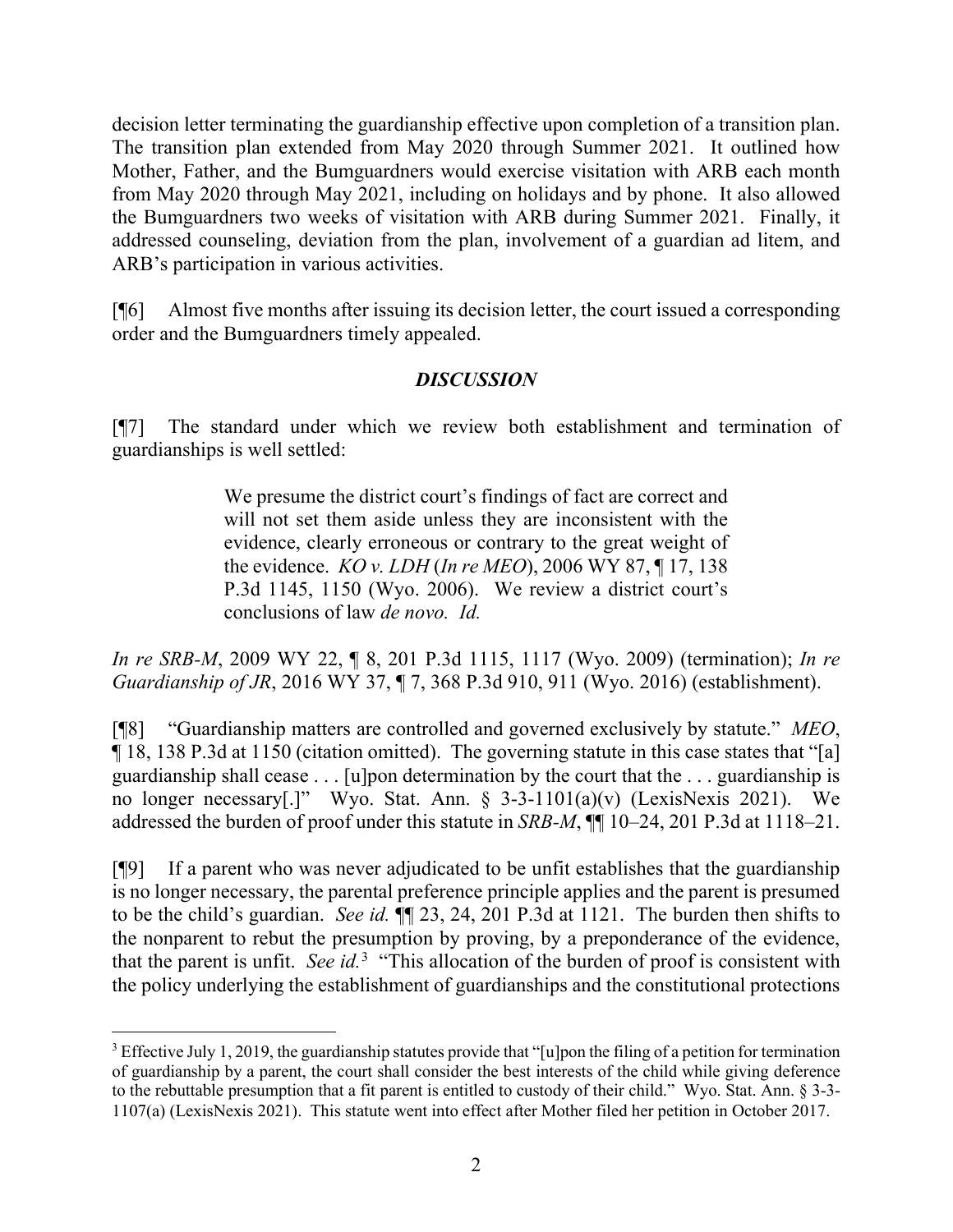afforded a child's biological parent." *Id.* ¶ 24, 201 P.3d at 1121; *see also MEO*, ¶ 21, 138 P.3d at 1152 (discussing these constitutional protections).

[¶10] We have recognized narrow exceptions to the principle that a fit parent is entitled to custody of her child. *See MEO*, ¶ 50 n.14, 138 P.3d at 1159 n.14; *SRB-M*, ¶ 21, 201 P.3d at 1120. Most recently, we stated:

> [T]he termination of an established guardianship may raise concerns that do not arise when a guardian is appointed, specifically, the fact that a child may have been in a guardian's custody for many years, may be strongly attached to the guardian, and may experience significant emotional turmoil if removed from the guardian's custody. In light of these concerns, we reiterate our statement in *MEO*, 138 P.3d at 1159 n. 14, that under "exceptional circumstances" or for "compelling reasons" exceptions may be made to the principle that a fit parent is entitled to custody of his or her child. "Generally, these exceptions acknowledge a child's real family unit or emotional attachment, or take account of a biological parent's failure to accept parental responsibility." *Id.*, citing *Bennett v. Jeffreys*, 40 N.Y.2d 543, 387 N.Y.S.2d 821, 356 N.E.2d 277, 284 (1976), where a child was in the custody of a non-parent for so long that his removal risked causing him psychological trauma and *Barstad v. Frazier*, 118 Wis.2d 549, 348 N.W.2d 479, 489 (1984), in which the court found "compelling reasons" to include abandonment, persistent neglect of parental responsibilities, extended disruption of parental custody, or other extraordinary circumstances drastically affecting the welfare of the child.

*SRB-M*, ¶ 21, 201 P.3d at 1120. [4](#page-3-0)

[¶11] Applying these burdens and considering these exceptions, the district court determined: (1) Mother proved that the purposes for which the guardianship was established no longer existed; (2) the Bumguardners failed to prove Mother was unfit; and (3) exceptional circumstances did not support continuation of the guardianship beyond the

<span id="page-3-0"></span><sup>4</sup> Our use of these exceptions to date is limited. *See MEO*, ¶ 50 n.14, 138 P.3d at 1159 n.14 (noting that the exceptions and the rationale supporting them had not been presented to us for consideration and did not appear applicable to MEO's circumstances so we did not address them further); *SRB-M*, ¶ 22, 201 P.3d at 1120 (explaining that we were not persuaded from the record that the case involved the sort of exceptional circumstances or compelling reasons warranting an exception to the rule that a fit parent is entitled to custody of his or her child).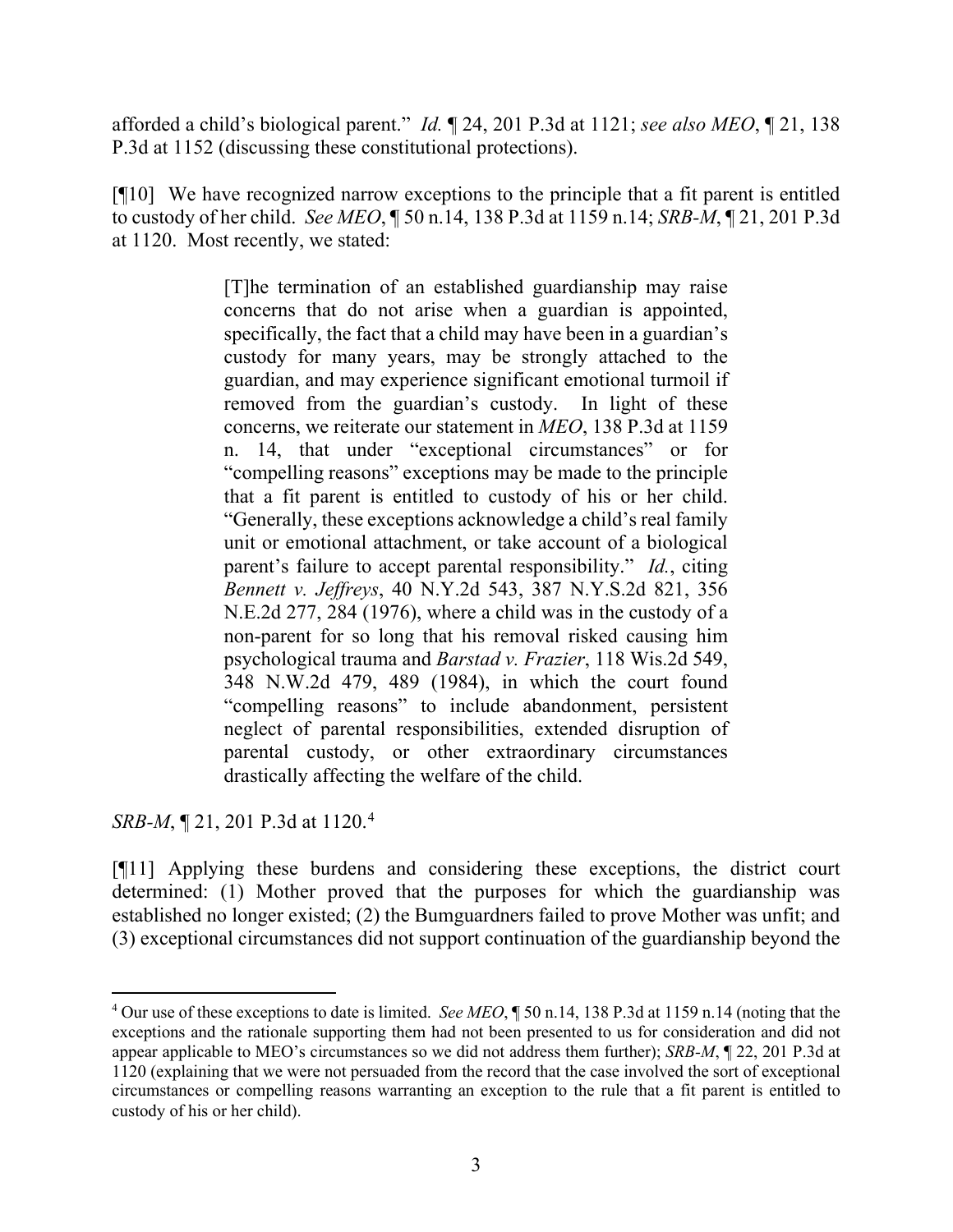transition period.<sup>[5](#page-4-0)</sup> The Bumguardners challenge the court's exceptional circumstances determination. However, we conclude that the court did not err.

[¶12] We begin by observing that many of the circumstances that could justify the exceptions are not present here. *See MEO*, ¶ 50 n.14, 138 P.3d at 1159 n.14; *SRB-M*, ¶ 21, 201 P.3d at 1120. The district court's exceptional circumstances determination therefore is consistent with the record in this regard. For example, ARB does not have one "real family unit," he has three: the Bumguardners, Mother's family, and Father's family. Similarly, ARB is emotionally attached not only to the Bumguardners, but also to Mother and Father. Lastly, Mother did not fail to accept parental responsibility. Her consent to the guardianship comported with the very reason guardianships exist.

> A guardianship is no more than a temporary custody arrangement established for the well-being of a child.

> > . . . .

[G]uardianships give parents an opportunity to temporarily relieve themselves of the burdens involved in raising a child, thereby enabling parents to take those steps necessary to better their situation so they can resume custody of their child in the future.

[G]uardianships are intended to encourage parents experiencing difficulties to temporarily turn over the custody and care of their children—safe in the knowledge that they will be able to regain custody in the future.

*SRB-M*, ¶ 20, 201 P.3d at 1120 (quoting *Carla R. v. Tim H. (In re D.J.)*, 268 Neb. 239, 682 N.W.2d 238, 24[6](#page-4-1) (2004)).<sup>6</sup> During the guardianship, she regularly communicated and engaged in meaningful visitation with ARB; she offered the Bumguardners money to help

<span id="page-4-0"></span><sup>&</sup>lt;sup>5</sup> To the extent the district court's decision may suggest that a transition plan may not be imposed absent compelling circumstances, our precedent instructs otherwise. *See SRB-M*, ¶ 26, 201 P.3d at 1121 (reversing the district court's order continuing the guardianship, remanding for the court to determine whether the nonparent met her burden to prove Mother unfit, and noting that the "court retain[ed] the discretion to enter a reasonable order to assist the child in the transition from [the nonparent's] home to Mother's home").

<span id="page-4-1"></span><sup>6</sup> The Bumguardners ask us to accept and apply the North Dakota Supreme Court's statement in *In re Guardianship of Barros*, 2005 ND 122,  $\P$  11, 701 N.W.2d 402, 407 that a "voluntary guardianship creates an 'exceptional circumstance' that triggers the best interest of the child test." We decline for the simple reason that the North Dakota Supreme Court overruled that case and expressly held that "exceptional circumstances do not exist as a matter of law when a parent seeks termination of a voluntary guardianship and the juvenile court finds the original impediments have been removed." *Int. of G.L.*, 2018 ND 176, ¶ 11, 915 N.W.2d 685, 689.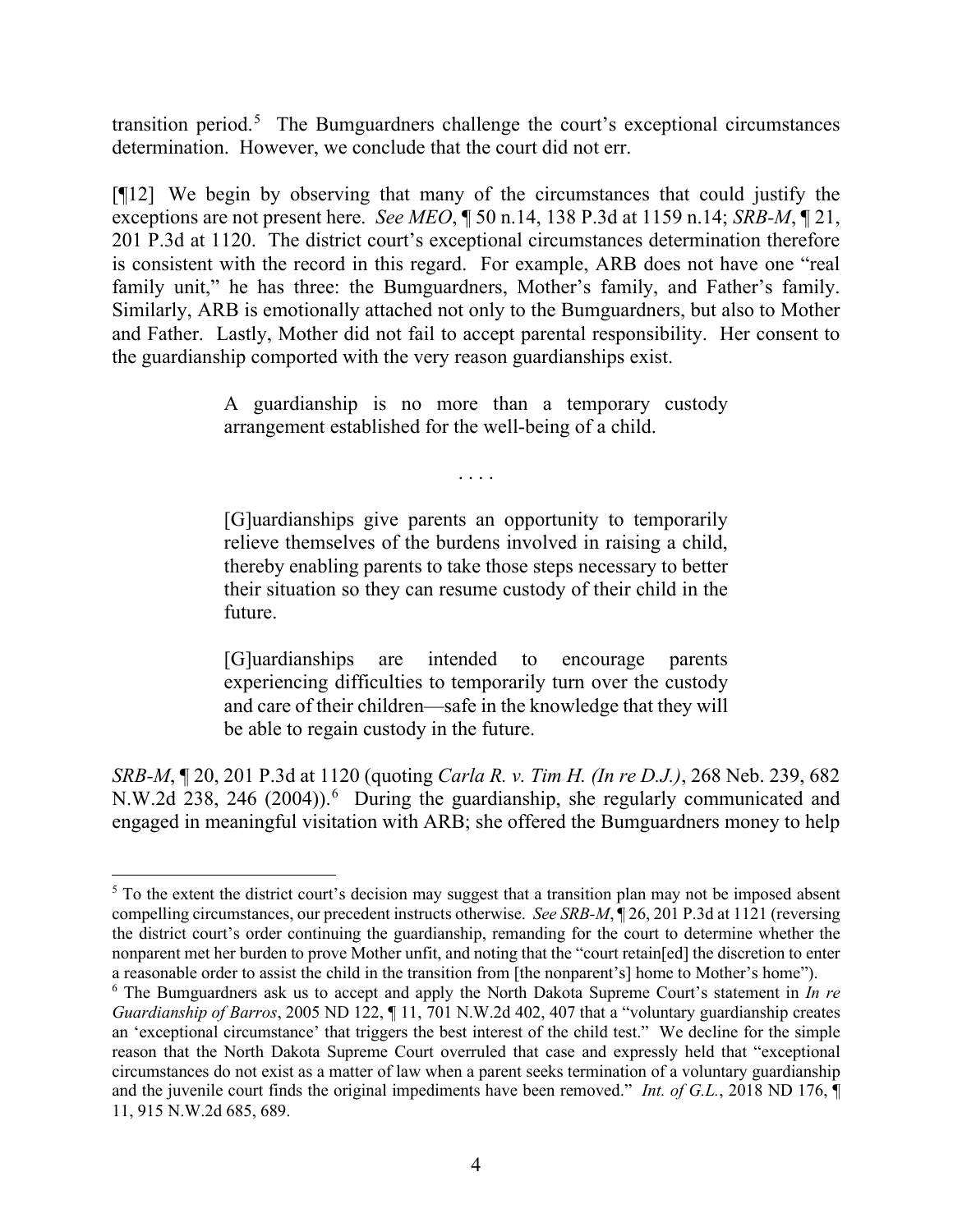support ARB when she became financially stable, but they refused; and she provided for ARB when he visited her home.

[¶13] Given these circumstances, the Bumguardners rely on their expert, who, according to them, established that ARB's removal from their home risked causing him psychological trauma. *See SRB-M*, ¶ 21, 201 P.3d at 1120. Their argument presents a pinched interpretation of the evidence the district court weighed before finding no exceptional circumstances warranted continuation of the guardianship.

[¶14] The Bumguardners' expert, Debra Ochsner, engaged in family counseling with the Bumguardners and ARB for approximately one year, from January 2018 through February 2019. Mrs. Bumguardner initiated counseling because ARB had anxiety about going back and forth between their home, Mother's home, and Father's home. Ms. Ochsner met with ARB, Mrs. Bumguardner, and Mr. Bumguardner individually and in various combinations, but counseling always focused on what was best for ARB.

[¶15] Much of Ms. Ochsner's testimony reflected favorably on the Bumguardners. In her opinion, ARB was in a very good place physically, psychologically, and socially. Physically he was healthy and well cared for. Psychologically he was "figuring things out"—"[w]hat to do, what not to do, how to word things, how to express himself." Socially he had great relationships, including a large supportive family and friends at school. She opined that the Bumguardners were ARB's "biopsychosocial parents"—he did not have the same type of connection with Mother.

[¶16] When asked what would happen if the court removed ARB from the Bumguardners' home, she identified a continuum along which ARB would probably move up and down over time. However, she expressed concern about ARB's initial reaction:

> But what we do know is there would be -- there would be serious psychological damage initially. It would be like the death of a life as you know it. There's a mourning process. To move from something you've known for I think we could say safely 90 percent of his life, to move to something different when you're doing well, we could expect the gamut. Anger, depression, acting out, decreased school performance, breaking of rules. Lack of sleep[.]

[¶17] The court plainly afforded considerable weight to, and thus heeded, Ms. Ochsner's opinion that a sudden change in custody would negatively affect ARB. It noted that "[t]he transition from one home to another would certainly be stressful" and, "[a]s [Ms. Ochsner] suggested, ARB would experience the death of the life as he knows particularly in an abrupt change." It found that a lengthy transition plan would accomplish ARB's best interest.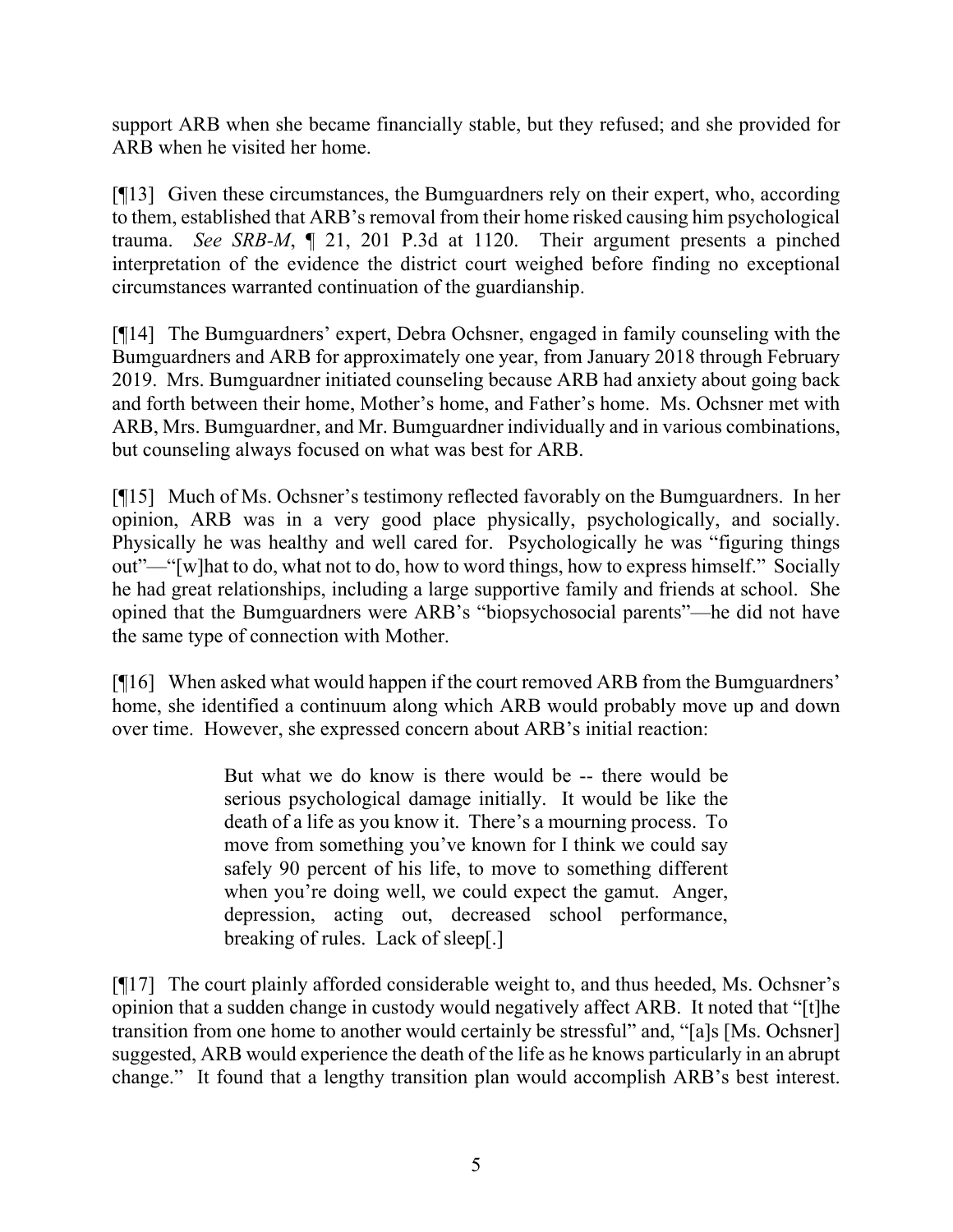Then it crafted a plan that gradually transitioned custody from the Bumguardners to Mother.

[¶18] It is equally plain the court afforded less weight to Ms. Ochsner's opinions about whether the guardianship should continue because those opinions suffered foundational problems. For example, voir dire and cross-examination by Mother's counsel revealed that Ms. Ochsner based her opinions on information she obtained from the Bumguardners, ARB, and one of ARB's teachers. She did not speak to Mother at length, visit Mother's home, talk to Mother's husband or stepchildren, or observe Mother interact with her stepchildren or ARB. Ms. Ochsner had no opinion whether Mother could provide for ARB spiritually, educationally, or emotionally. Nor did she have an opinion whether Mother could provide ARB unconditional love.

[¶19] The court highlighted those problems, along with other concerns, in the course of concluding that compelling circumstances did not warrant continuation of the guardianship. It stated:

> [T]he counselor's opinions regarding ARB are largely based on her interactions with ARB and information provided by [the Bumguardners]. Counselor was unaware of Mother's situation through independent means such as speaking with Mother personally. Mother made attempts to seek the help of Counselor which were almost entirely rebuffed. Rather than be inclusive, the counselor deferred to being retained as a family counselor to the Bumguardner[s] and individually to ARB. She declined to answer certain questions at [hearing] because of privity with the Bumguardners. The counselor also unfortunately viewed Mother's attempted contact with her as a weakness of uncertainty because Mother was unsure of her parenting skills. This has caused Mother to become hesitant to accept counselor's thoughts and recommendations.

From there the court determined that a transition plan was in ARB's best interests.

[¶20] We will not encroach on the district court's ability to assess credibility and weigh evidence. The district court, as the trier of fact, had to decide what weight to give Ms. Ochsner's expert testimony. *See Street v. Street*, 2009 WY 85, ¶ 23, 211 P.3d 495, 503 (Wyo. 2009) (citation omitted). Because it heard and saw the witnesses, it was "to be sure, the first and best judge of the weight and value to be given to all of the evidence, both expert and non-expert." *Id.* (citation omitted). On determining that Ms. Ochsner qualified as an expert, the court expressly noted for the record that it would weigh her opinions based on their foundation. Its decision letter reflects that it did just that, weighing Ms. Ochsner's opinions against the governing principle that a fit parent is entitled to custody.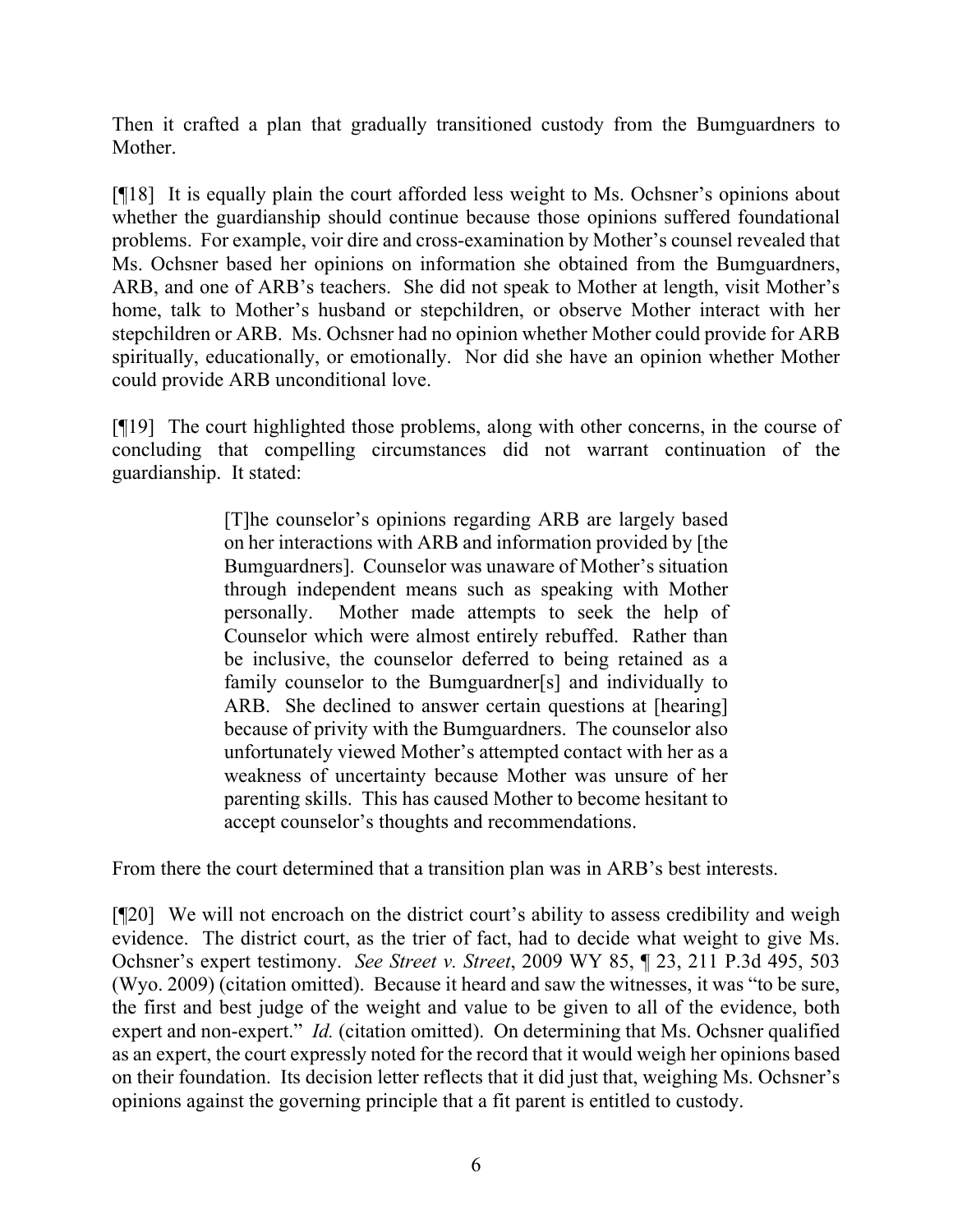[¶21] Turning to the remaining circumstances that might justify an exception to that principle, the district court recognized that Mother never abandoned ARB. *See SRB-M*, ¶ 21, 201 P.3d at 1120. To the contrary, she maintained a relationship with ARB throughout the guardianship, with frequent communication and meaningful visitation. The evidence reflected that early in the guardianship Mother had a "date night" with ARB each week as well as weekend visits when the Bumguardners allowed; she and the Bumguardners generally split holidays. In 2017, she still had a date night with ARB each week, along with weekend visits when ARB's activities permitted. Following mediation in 2018, Mother had about the same amount of time with ARB but a more certain schedule consisting of every Thursday night and third weekend. She also had ARB for a week in August when she got married and for the first half of Christmas break. This evidence supports the district court's no exceptional circumstances finding.

[¶22] We further observe it was the Bumguardners and the court, not Mother, who extended the amount of time that ARB lived with the Bumguardners. *See SRB-M*, ¶ 21, 201 P.3d at 1120. Mother testified that she began to believe that the guardianship was no longer necessary about six months to a year after its establishment, when her life began stabilizing. She had several conversations with Mrs. Bumguardner about terminating the guardianship and they generally agreed that a gradual transition would be best for ARB. When a transition did not materialize, Mother petitioned to terminate the guardianship in October 2017, approximately 28 months after its establishment. From there, it took 16 months for the case to go to hearing, another year for the court to issue its decision letter, and another five months for the court to issue its order.<sup>[7](#page-7-0)</sup> To find exceptional circumstances based on how long ARB has been in the Bumguardners' custody would disregard Mother's efforts to terminate the guardianship. It might also incentivize guardians to prolong termination proceedings to maintain custody of a child.

[¶23] Finally, relying almost exclusively on Mother's circumstances leading up to and in the early stages of the guardianship, the Bumguardners contend that Mother's "unstable lifestyle" warranted continuation of the guardianship. Here again, the evidence the district court considered was not so narrow.

[¶24] The district court recognized that Mother "has admittedly made mistakes in her past, and she appears to have lacked stability for a period of time before and after the establishment of the guardianship." More specifically, it noted:

<span id="page-7-0"></span><sup>7</sup> These delays are troubling, as the matter was legally uncomplicated, involved a child, and involved Mother's fundamental right to custody of her child. *See Castellow v. Pettengill*, 2021 WY 88, ¶ 9, 492 P.3d 894, 897 (Wyo. 2021) ("Although in a different context, we have noted a particular concern when courts delay matters involving children." (citation omitted)); *id.*  $\P$  17–30, 492 P.3d at 901–04 (Kautz, J., specially concurring) (discussing the fundamental need for courts to timely resolve cases and calling on "Wyoming's judiciary to adopt specific timelines for both completion of court proceedings and issuance of decisions").